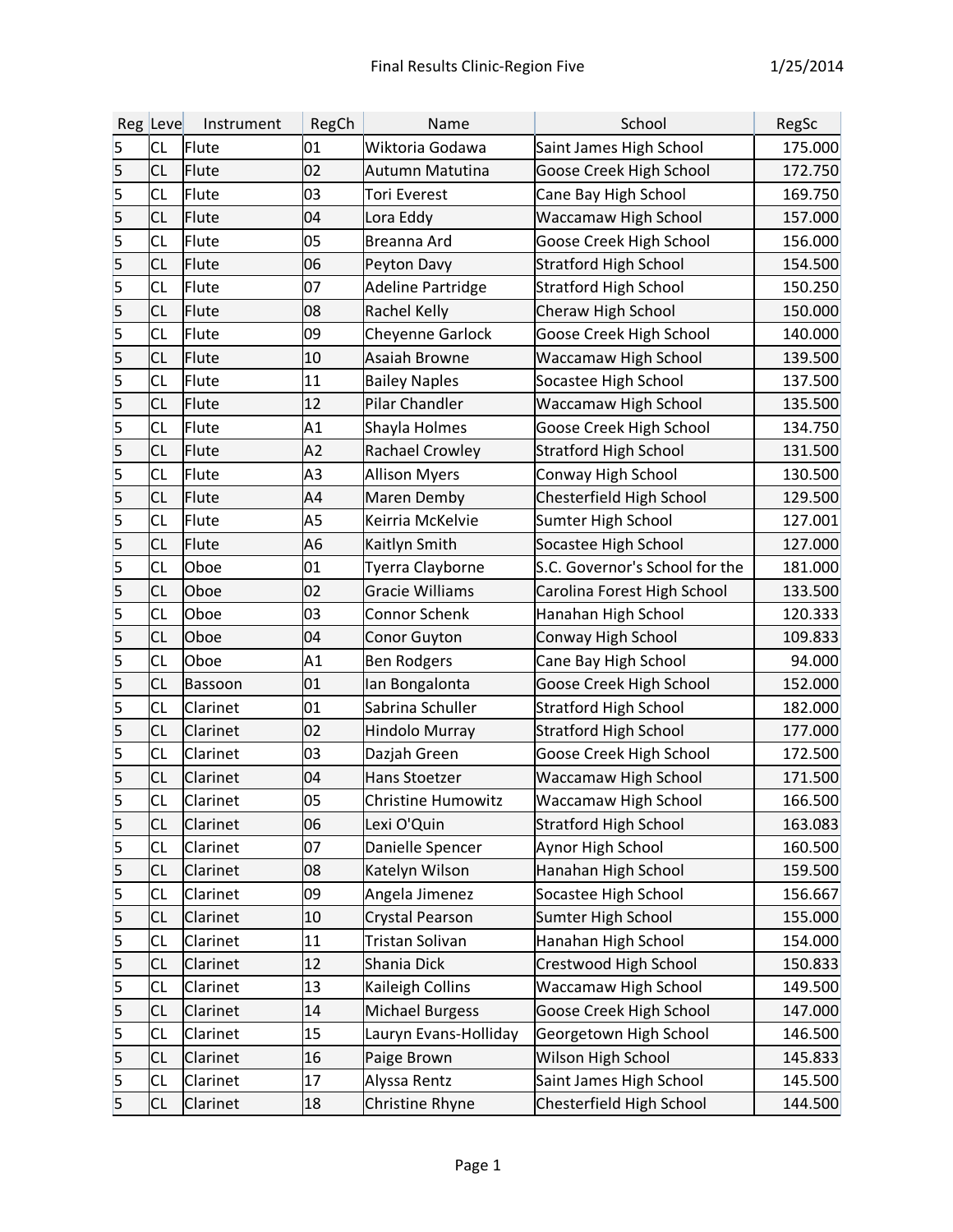|                         | Reg Leve  | Instrument           | RegCh          | <b>Name</b>            | School                       | RegSc   |
|-------------------------|-----------|----------------------|----------------|------------------------|------------------------------|---------|
| 5                       | <b>CL</b> | Clarinet             | 19             | Patricia Phillips      | Sumter High School           | 144.083 |
| 5                       | <b>CL</b> | Clarinet             | 20             | Angel English          | Crestwood High School        | 143.667 |
| $\vert$ 5               | <b>CL</b> | Clarinet             | 21             | <b>Emily Rybak</b>     | Carolina Forest High School  | 142.167 |
| $\overline{5}$          | <b>CL</b> | Clarinet             | 22             | Meghan Lamoreaux       | <b>Stratford High School</b> | 140.500 |
| $\vert$ 5               | <b>CL</b> | Clarinet             | 23             | Tania Pegues           | Cheraw High School           | 138.500 |
| 5                       | <b>CL</b> | Clarinet             | 24             | Jessica Tindal         | Cheraw High School           | 136.000 |
| $\overline{\mathbf{5}}$ | <b>CL</b> | Clarinet             | A1             | <b>Beth McDaniel</b>   | Latta High School            | 135.833 |
| 5                       | <b>CL</b> | Clarinet             | A2             | James Jackson          | Hanahan High School          | 135.667 |
| $\overline{\mathbf{5}}$ | <b>CL</b> | Clarinet             | A3             | <b>Timara Ford</b>     | Darlington High School       | 134.333 |
| $\overline{5}$          | <b>CL</b> | Clarinet             | A4             | Rachel Krivanek        | Saint James High School      | 130.500 |
| $\vert$ 5               | <b>CL</b> | Clarinet             | A5             | <b>Ricky Farrior</b>   | Socastee High School         | 130.333 |
| 5                       | <b>CL</b> | Clarinet             | A6             | JeeJun Kim             | Wilson High School           | 126.501 |
| $\vert$ 5               | <b>CL</b> | Clarinet             | A7             | Lona Gillard           | Sumter High School           | 126.500 |
| 5                       | <b>CL</b> | Clarinet             | A8             | Nicole Thompson        | Socastee High School         | 125.333 |
| $\vert$ 5               | <b>CL</b> | <b>Bass Clarinet</b> | 01             | <b>Ross Medure</b>     | <b>Waccamaw High School</b>  | 153.250 |
| 5                       | <b>CL</b> | <b>Bass Clarinet</b> | 02             | Johanna Mendoza        | Socastee High School         | 149.000 |
| $\vert$ 5               | <b>CL</b> | <b>Bass Clarinet</b> | 03             | <b>Breanna Lempert</b> | Carolina Forest High School  | 142.500 |
| 5                       | <b>CL</b> | <b>Bass Clarinet</b> | 04             | John Meditz            | <b>Waccamaw High School</b>  | 134.500 |
| $\overline{\mathsf{5}}$ | <b>CL</b> | <b>Bass Clarinet</b> | A1             | Pate Newman            | Hanahan High School          | 127.500 |
| 5                       | <b>CL</b> | <b>Bass Clarinet</b> | A <sub>2</sub> | Tamya Drake            | Chesterfield High School     | 126.333 |
| $\vert$ 5               | <b>CL</b> | Contra Bass Clar 01  |                | <b>David Coates</b>    | Goose Creek High School      | 161.667 |
| 5                       | <b>CL</b> | Contra Bass Clar 02  |                | Jordyn Potterfield     | <b>Waccamaw High School</b>  | 149.500 |
| $\overline{5}$          | <b>CL</b> | Contra Bass Clar A1  |                | TJ Roth                | Myrtle Beach High School     | 135.250 |
| 5                       | <b>CL</b> | Alto Sax             | 01             | Coleman Wright         | West Florence High School    | 178.000 |
| $\vert$ 5               | <b>CL</b> | Alto Sax             | 02             | Ty Baker               | Goose Creek High School      | 173.000 |
| $\vert$ 5               | <b>CL</b> | Alto Sax             | 03             | <b>Madison Droze</b>   | Goose Creek High School      | 166.500 |
| $\vert$ 5               | <b>CL</b> | Alto Sax             | 04             | Devin Keffer           | Sumter High School           | 166.000 |
| 5                       | <b>CL</b> | Alto Sax             | 05             | Jessica Sajor          | <b>Stratford High School</b> | 165.500 |
| 5                       | <b>CL</b> | <b>Alto Sax</b>      | 06             | Benjamin Epstein       | <b>Waccamaw High School</b>  | 160.001 |
| $\overline{\mathbf{5}}$ | <b>CL</b> | Alto Sax             | A1             | Casey Green            | Carolina Forest High School  | 160.000 |
| 5                       | CL        | Alto Sax             | A2             | <b>Taylor Thompson</b> | Socastee High School         | 144.000 |
| $\vert$ 5               | <b>CL</b> | Alto Sax             | A3             | Akayla Sellers         | Goose Creek High School      | 143.500 |
| $\vert$ 5               | <b>CL</b> | <b>Tenor Sax</b>     | 01             | <b>Jack Sanders</b>    | <b>Waccamaw High School</b>  | 165.500 |
| 5                       | <b>CL</b> | <b>Tenor Sax</b>     | 02             | <b>Michael Saxton</b>  | Cheraw High School           | 157.500 |
| $\vert$ 5               | CL        | <b>Tenor Sax</b>     | A1             | Elizabeth Smolenski    | Socastee High School         | 143.500 |
| 5                       | <b>CL</b> | <b>Bari Sax</b>      | 01             | Raymond Mckinley       | Goose Creek High School      | 159.000 |
| 5                       | <b>CL</b> | <b>Bari Sax</b>      | A1             | <b>Tyler Barbarino</b> | West Florence High School    | 139.667 |
| $\vert$ 5               | CL        | Trumpet              | 01             | Kaleb Hayes            | North Myrtle Beach High Scho | 169.100 |
| 5                       | <b>CL</b> | Trumpet              | 02             | <b>Kimmy Glover</b>    | North Myrtle Beach High Scho | 165.983 |
| $\overline{\mathsf{5}}$ | <b>CL</b> | Trumpet              | 03             | Cole Branson           | Socastee High School         | 162.050 |
| $\overline{5}$          | <b>CL</b> | Trumpet              | 04             | <b>Aubrey Gauthier</b> | <b>Waccamaw High School</b>  | 153.000 |
| 5                       | <b>CL</b> | Trumpet              | 05             | John Hacsi             | Carolina Forest High School  | 152.300 |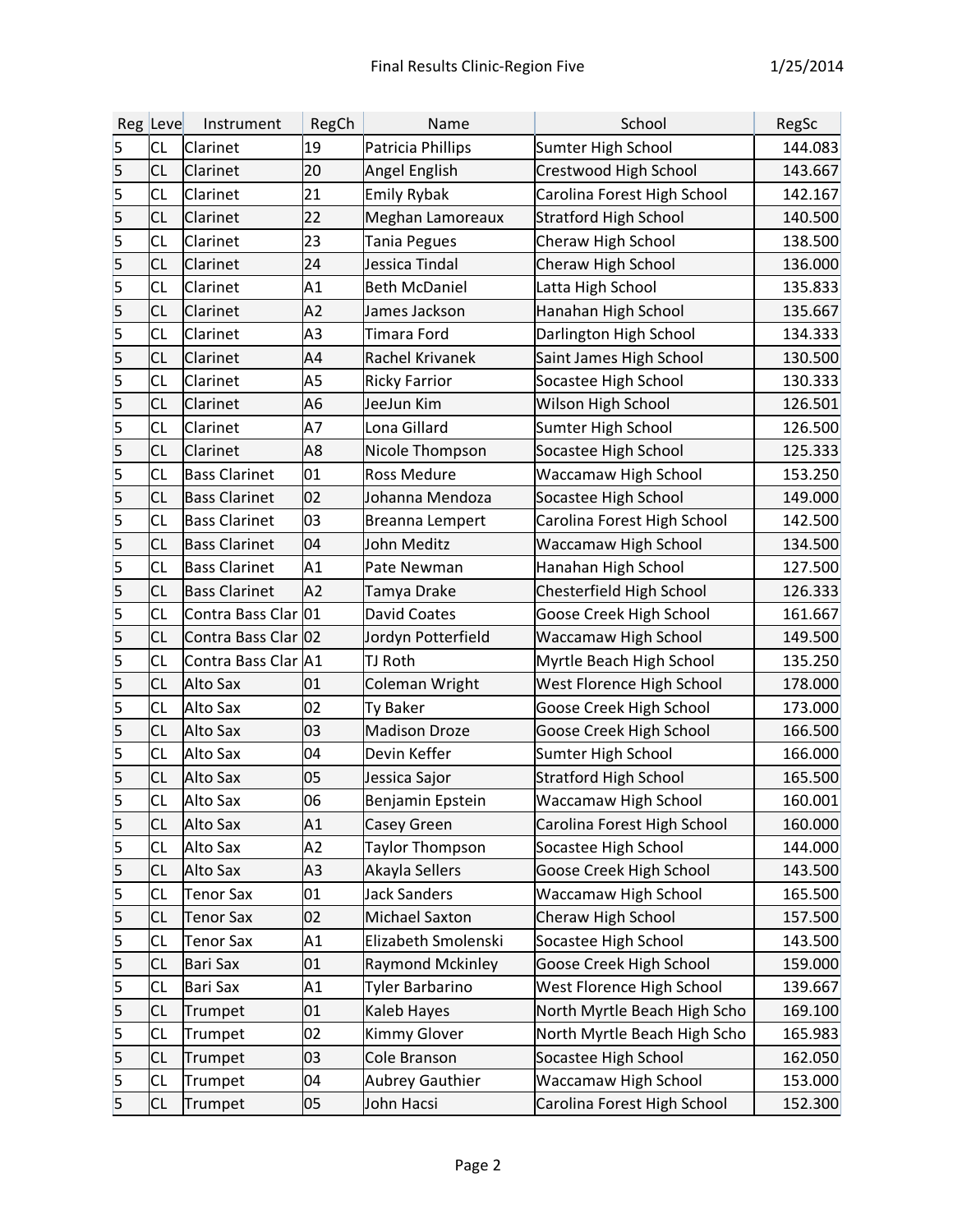|                         | Reg Leve  | Instrument         | RegCh          | Name                    | School                        | RegSc   |
|-------------------------|-----------|--------------------|----------------|-------------------------|-------------------------------|---------|
| 5                       | <b>CL</b> | Trumpet            | 06             | Kyle Hilton             | Darlington High School        | 151.950 |
| 5                       | <b>CL</b> | Trumpet            | 07             | <b>Nick Anderson</b>    | Goose Creek High School       | 147.150 |
| 5                       | CL        | Trumpet            | 08             | Jacob Malasky           | Lake City High School         | 142.000 |
| $\vert$ 5               | <b>CL</b> | Trumpet            | 09             | Jelani Rivers           | Goose Creek High School       | 141.750 |
| $\vert$ 5               | <b>CL</b> | Trumpet            | 10             | Kayla Burkhead          | Cane Bay High School          | 138.750 |
| $\vert$ 5               | <b>CL</b> | Trumpet            | 11             | Jonas Smith             | Socastee High School          | 135.483 |
| $\vert$ 5               | <b>CL</b> | Trumpet            | 12             | Logan Hitchcock         | Conway High School            | 134.000 |
| 5                       | <b>CL</b> | Trumpet            | 13             | <b>Brandon Sanders</b>  | <b>Marion High School</b>     | 133.983 |
| 5                       | <b>CL</b> | Trumpet            | 14             | Zoe Willett             | North Myrtle Beach High Scho  | 133.133 |
| 5                       | <b>CL</b> | Trumpet            | 15             | <b>Travis Mobley</b>    | <b>Berkeley High School</b>   | 132.567 |
| 5                       | <b>CL</b> | Trumpet            | 16             | <b>Devin Davis</b>      | Wilson High School            | 131.700 |
| $\vert$ 5               | <b>CL</b> | Trumpet            | A1             | Katherine Watts         | Wilson High School            | 131.567 |
| 5                       | <b>CL</b> | Trumpet            | A <sub>2</sub> | <b>Christian Cook</b>   | Marlboro County High School   | 131.250 |
| $\vert$ 5               | <b>CL</b> | Trumpet            | A3             | Chelstea Kennedy        | <b>Timberland High School</b> | 130.733 |
| $\vert$ 5               | <b>CL</b> | Trumpet            | A4             | Mondre Johnson          | <b>Timberland High School</b> | 129.350 |
| $\overline{\mathbf{5}}$ | <b>CL</b> | Trumpet            | A5             | <b>Krista Evans</b>     | Chesterfield High School      | 126.850 |
| 5                       | <b>CL</b> | Trumpet            | A6             | Devon Macon             | <b>Stratford High School</b>  | 123.833 |
| $\vert$ 5               | <b>CL</b> | Trumpet            | A7             | Selena Mendoza          | Loris High School             | 123.250 |
| 5                       | <b>CL</b> | Trumpet            | A8             | Marissa Sams            | Goose Creek High School       | 122.667 |
| $\vert$ 5               | <b>CL</b> | French Horn        | 01             | <b>Tyler Tuncy</b>      | Socastee High School          | 149.750 |
| 5                       | <b>CL</b> | <b>French Horn</b> | 02             | <b>Tristan Moffitt</b>  | Socastee High School          | 146.500 |
| $\overline{\mathsf{5}}$ | <b>CL</b> | French Horn        | 03             | <b>Michael Watkins</b>  | Aynor High School             | 141.333 |
| $\vert$ 5               | <b>CL</b> | French Horn        | 04             | Serena Pasquino         | Goose Creek High School       | 130.833 |
| 5                       | <b>CL</b> | French Horn        | 05             | <b>Wynter King</b>      | Goose Creek High School       | 126.167 |
| $\vert$ 5               | <b>CL</b> | French Horn        | 06             | Kayla Jamison           | Cane Bay High School          | 124.000 |
| $\overline{\mathbf{5}}$ | <b>CL</b> | French Horn        | 07             | Catie Clark             | Hanahan High School           | 123.000 |
| 5                       | <b>CL</b> | French Horn        | 08             | Daneisha Sampson        | Cane Bay High School          | 116.667 |
| 5                       | <b>CL</b> | French Horn        | A1             | Elmo Gamboa             | Central High School           | 109.500 |
| $\overline{5}$          | <b>CL</b> | French Horn        | A <sub>2</sub> | Jennifer Jonson         | Carolina Forest High School   | 83.250  |
| 5                       | <b>CL</b> | French Horn        | A3             | <b>Heaven Hinkle</b>    | Conway High School            | 81.417  |
| 5                       | <b>CL</b> | Trombone           | 01             | Miriam Snyder           | Hartsville High School        | 169.000 |
| $\vert$ 5               | <b>CL</b> | Trombone           | 02             | <b>Ralph Saad</b>       | Socastee High School          | 168.400 |
| 5                       | CL        | Trombone           | 03             | <b>Nick VanNest</b>     | Waccamaw High School          | 147.000 |
| $\vert$ 5               | <b>CL</b> | Trombone           | 04             | Yasmeen Anderson        | Sumter High School            | 146.000 |
| 5                       | CL        | Trombone           | 05             | <b>Brian Youngblood</b> | McBee High School             | 145.300 |
| $\vert$ 5               | <b>CL</b> | Trombone           | 06             | <b>Heder Galeana</b>    | Goose Creek High School       | 144.600 |
| 5                       | <b>CL</b> | Trombone           | 07             | Jacob Schepp            | Sumter High School            | 140.500 |
| $\vert$ 5               | <b>CL</b> | Trombone           | 08             | <b>Tony Bridges</b>     | Sumter High School            | 136.000 |
| 5                       | CL        | Trombone           | 09             | Miller Brinson          | <b>Waccamaw High School</b>   | 134.733 |
| 5                       | <b>CL</b> | Trombone           | A1             | Cleo Droze              | Goose Creek High School       | 131.467 |
| 5                       | CL        | Trombone           | A2             | <b>Preston Wilkes</b>   | Hartsville High School        | 126.500 |
| 5                       | <b>CL</b> | Trombone           | A3             | <b>Kendall Taylor</b>   | Wilson High School            | 123.700 |